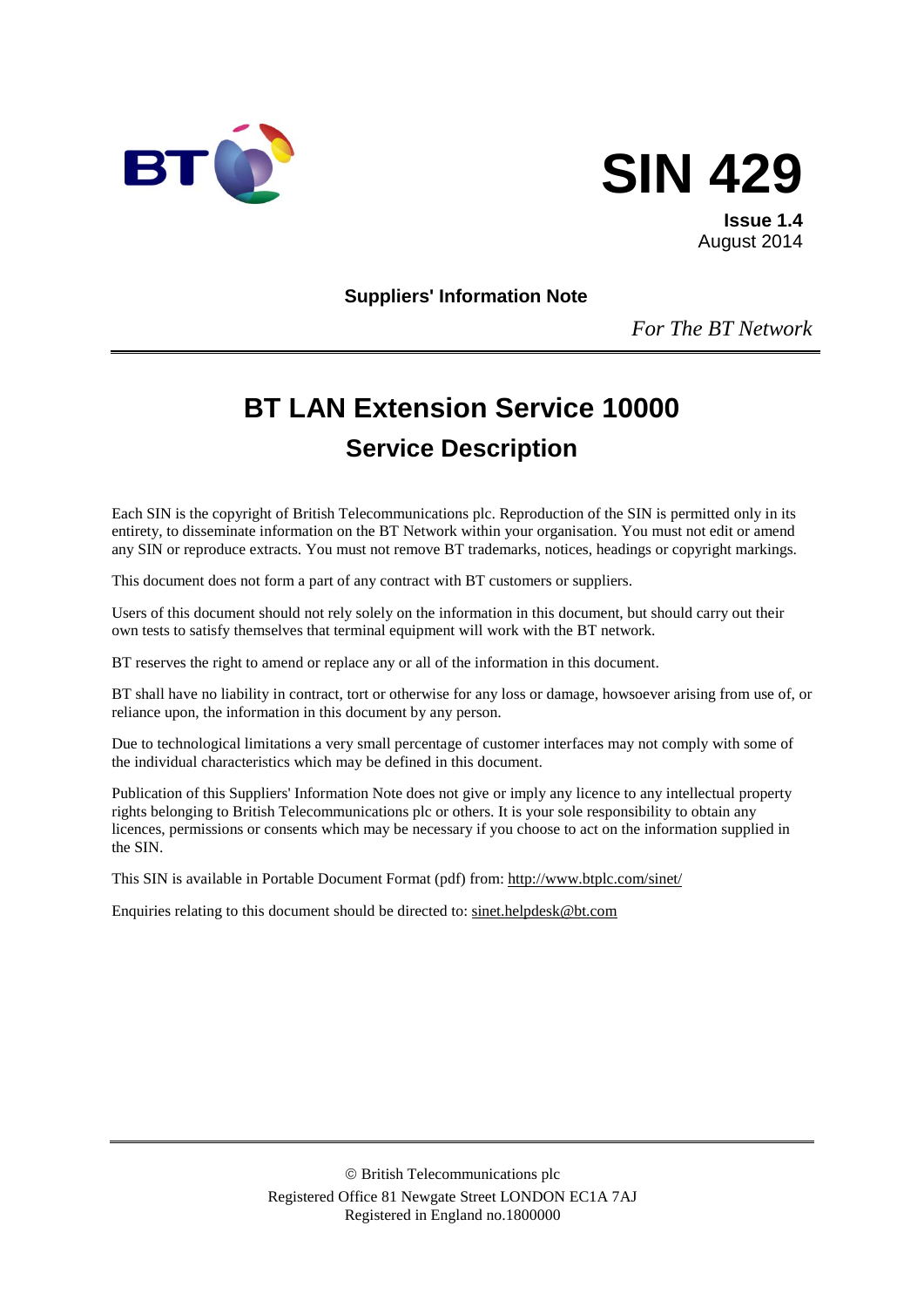## **CONTENTS**

| $\mathbf{1}$ .   |                                        |  |
|------------------|----------------------------------------|--|
| $\overline{2}$ . |                                        |  |
| 3.               |                                        |  |
| 3.1.             |                                        |  |
|                  | 3.1.1                                  |  |
|                  | 3.1.2.                                 |  |
| 3.2.             |                                        |  |
|                  | ${\it Network~Fibre~Break~}.$<br>3.2.1 |  |
|                  | 3.2.2.                                 |  |
| $\mathbf{4}$     |                                        |  |
| 4.1.             |                                        |  |
| 4.2.             |                                        |  |
| 5.               |                                        |  |
| 6.               |                                        |  |
| 7.               |                                        |  |
| 8.               |                                        |  |

#### **FIGURES**

|--|--|--|--|

#### **TABLES**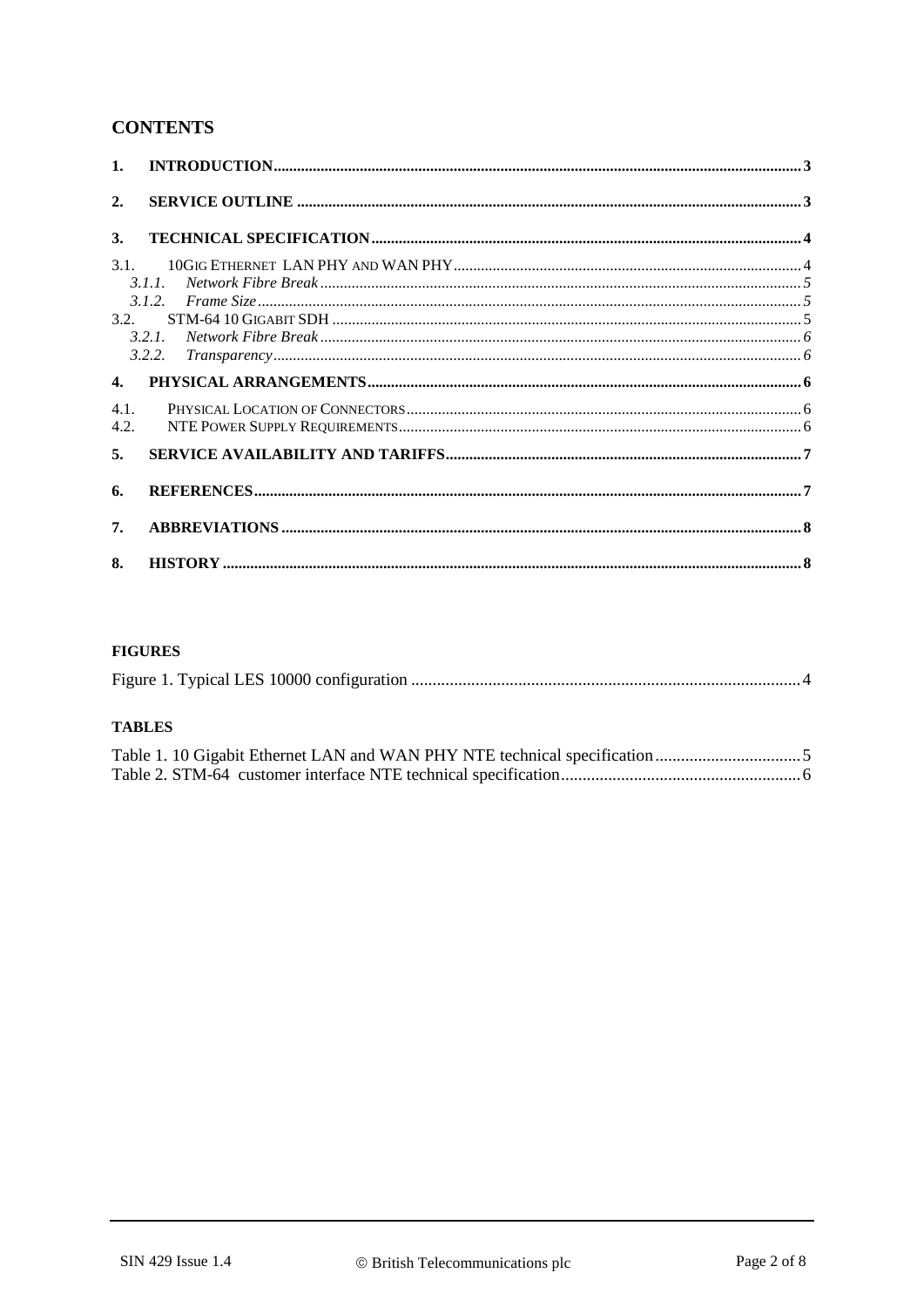#### **1. Introduction**

This Suppliers' Information Note (SIN) describes the BT Local Area Network (LAN) Extension Service 10000 (LES 10000). The SIN provides information about the service for use by Customer Premises Equipment (CPE) manufacturers and developers.

**Note. Whilst still supported for existing customers, this product has been withdrawn for new sale. Contract resigns and external shifts are no longer allowed.** 

**The BT Global service LES 10000 described in this SIN is now known as EES 10000 and is delivered using Openreach Wholesale End to End Extension Service 10000 (WEES 10000), which is described in SIN 460. However, this SIN 429 remains available for reference.**

#### **2. Service Outline**

The LES 10000 service operates at a speed of 10.3125 Gbit/s for 10GBase-LR (10 Gigabit Ethernet LAN PHY) and 9.95328 Gbit/s for both STM-64 (10 Gigabit SDH) and 10GBase-LW (10 Gigabit Ethernet WAN PHY).

The LES 10000 service can be used as an STM-64 SDH transport service or used to interconnect Local Area Networks incorporating a 10 Gigabit Ethernet backbone.

The service is available as a protected LES 10000A service and an unprotected LES 10000B service:

• LES 10000A

The LES 10000A service is protected using dual fibre routes for additional route resilience. An optical line protection switch provides protection against loss of service due to network fibre breaks. The line protection is completely automatic.

• LES 10000B

The LES 10000B service is the unprotected version of the LES 10000 service. However if protection against both network fibre breaks and card failures is sought, 2 LES 10000B services may be used. The use of 2 LES 10000B circuits to provide additional resilience will result in 2 customer interfaces being presented at each site.

A typical LES 1000 service is shown in [Figure 1.](#page-3-0)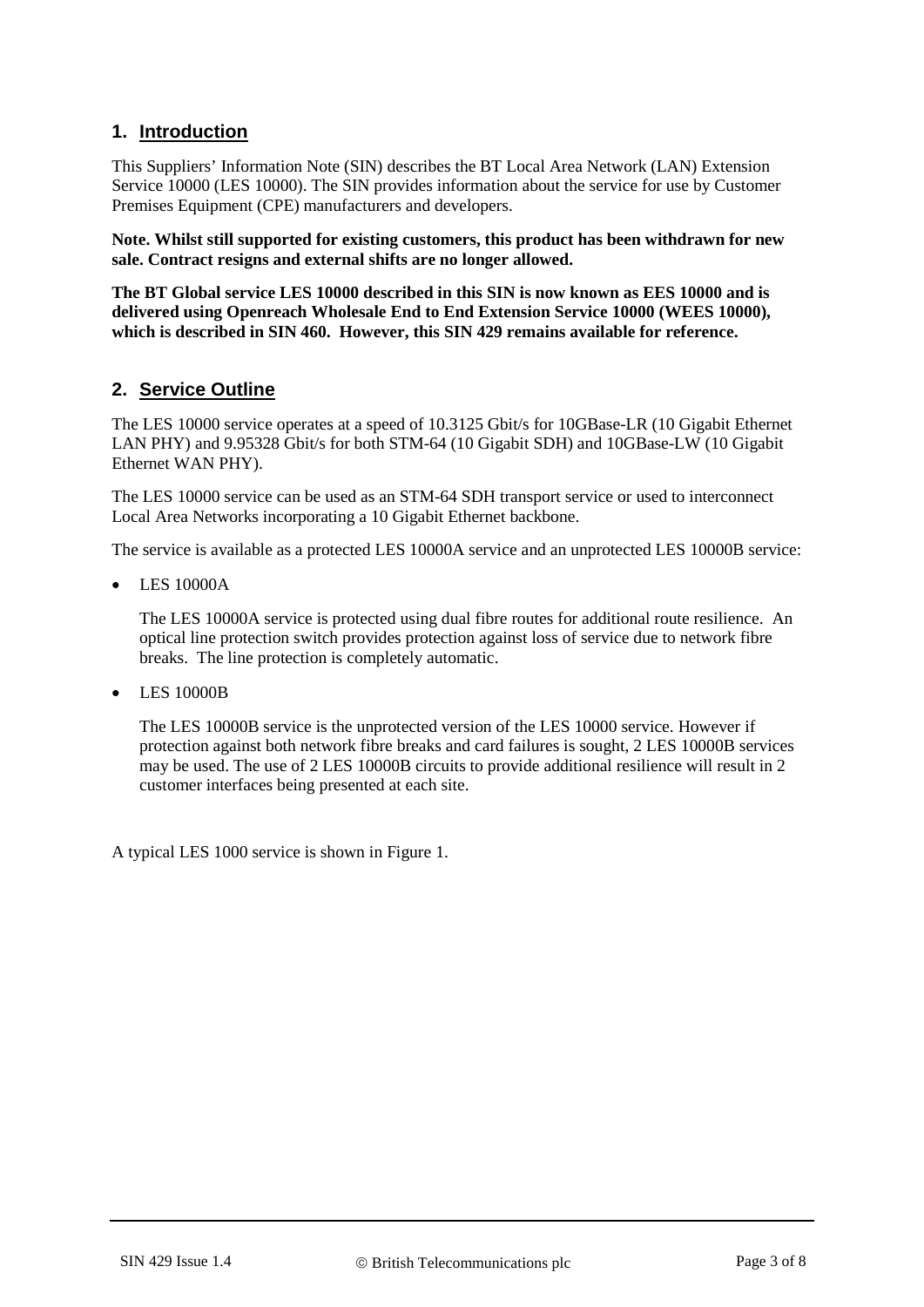

## <span id="page-3-0"></span>**Figure 1. Typical LES 10000 configuration**

#### **3. Technical Specification**

The LES 10000 NTE support the following types of customer interface:

- 1. 10.3125 Gbit/s 10 Gigabit Ethernet LAN PHY 10GBase-LR optical presentation with IEEE 802.3<sup>[1]</sup> 10 Gigabit Ethernet framing.
- 2. 9.95328 Gbit/s 10 Gigabit Ethernet WAN PHY 10GBase-LW optical presentation with IEEE 802.3<sup>[1]</sup> 10 Gigabit Ethernet framing.
- 3. 9.95328 Gbit/s STM-64 SDH S64.1 optical presentation conforming to ITU-T Recommendation G.691  $^{[5]}$  $^{[5]}$  $^{[5]}$  and G.707  $^{[6]}$  $^{[6]}$  $^{[6]}$

The LES 10000 NTE does not support conversion between the three interface types listed above. The same customer interface type must be presented at each end of a LES 10000 link.

# **3.1. 10Gig Ethernet LAN PHY and WAN PHY**

10 Gigabit Ethernet conforms to the IEEE 802.3ae<sup>[4]</sup> standard.

The interface is the Network Termination Point (NTP), i.e. the point of connection between the BT Network Terminating Equipment (NTE) and the CPE interface. The Customer Interface consists of a pair of SC/PC type fibre interface ports (transmit and receive). The customer provides the fibre patch connectors between the NTE and CPE; the maximum fibre length is shown in [Table 1.](#page-4-0)

The 10GBase-LR and 10GBase-LW type interface is as specified in the 10 Gigabit Ethernet IEEE 802.3ae<sup>[4]</sup> specifications. Attention is drawn to the Intellectual Property Rights (IPRs) set out in the preface of this agreed International standard. It is the responsibility of the CPE supplier to ensure that they have the necessary rights from the owner of the IPR. The IPR owner has stated that they are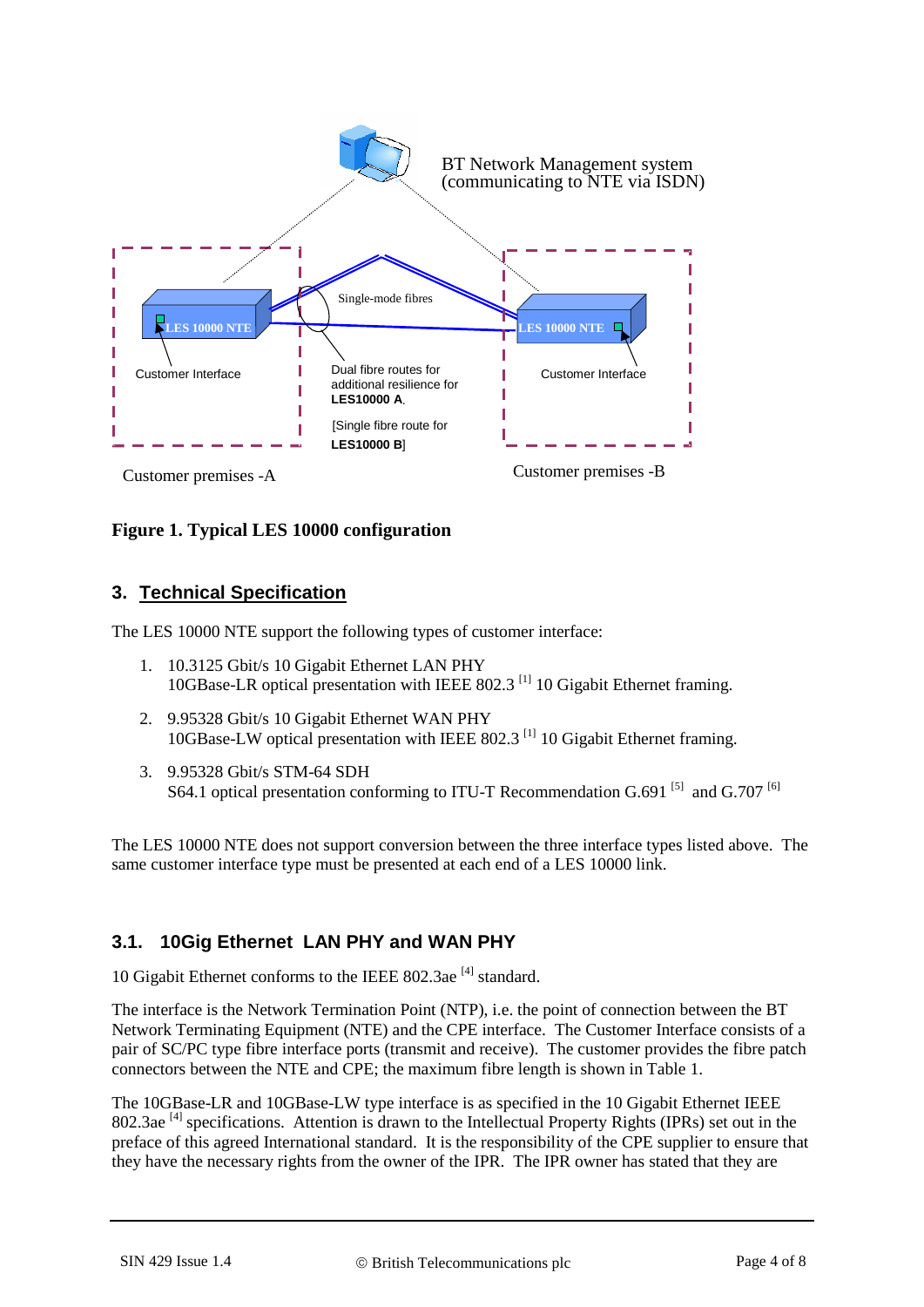| <b>Protocol</b>                            | 10 Gigabit Ethernet IEEE 802.3ae <sup>[4]</sup>        |
|--------------------------------------------|--------------------------------------------------------|
| <b>Line Rate</b>                           | 10.3125 Gbit/s for 10GBase-LR (LAN PHY) and            |
|                                            | 9.95328 Gbit/s for 10GBase-LW (WAN PHY)                |
| <b>Maximum Bit Error Rate</b>              | $10^{-12}$                                             |
| <b>Power Requirement</b>                   | See Section 4.2                                        |
| <b>Customer Fibre Connector</b>            | SC/PC type                                             |
| <b>Customer interface Fibre (Customer)</b> | Single-mode 1310nm, 9/125 micron                       |
| <i>provided</i> )                          |                                                        |
| <b>Customer interface Fibre Maximum</b>    | 10km from NTE's 10GBase-LW or 10GBase-LR               |
| <b>Delivery Distance</b>                   | port                                                   |
| <b>Operating Temperature</b>               | $5^\circ$ to $40^\circ$ C                              |
| <b>Laser Safety</b>                        | Class 1 under all conditions as per IEC 825-1 $^{[2]}$ |

willing to negotiate licences under reasonable and non-discriminatory terms and conditions with applicants throughout the world.

<span id="page-4-0"></span>**Table 1. 10 Gigabit Ethernet LAN and WAN PHY NTE technical specification**

#### 3.1.1. Network Fibre Break

In the event that there is a network fibre break, the customer interface will shut down if it is operating with customer equipment using a 10GBase-LR interface. This will be seen on customer equipment as a LOS (Loss of Signal) condition.

Customer equipment using a 10GBase-LW interface will see MS-AIS generated at each end of a LES10000 link in the event of a network fibre break, in accordance with IEEE 802.3ae<sup>[4]</sup>. The fault propagation behaviour of the NTE customer port operating in 10GBase-LW mode may be changed from generation of MS-AIS to generation of LOS (Loss of Signal) by special request.

#### 3.1.2. Frame Size

The minimum and maximum Ethernet frame size supported by the LES 10000 service is determined by the customer's equipment not the LES 10000 NTEs. The LES 10000 service can support any frame size supported by the customer's equipment.

# **3.2. STM-64 10 Gigabit SDH**

The STM-64 interface conforms to ITU-T Recommendation G.707  $^{[6]}$  and G.691  $^{[5]}$  $^{[5]}$  $^{[5]}$ .

The interface is the Network Termination Point (NTP), i.e. the point of connection between the BT Network Terminating Equipment (NTE) and the CPE interface. The Customer Interface consists of a pair of SC/PC type fibre interface ports (transmit and receive). The customer provides the fibre patch connectors between the NTE and CPE; the maximum fibre length is shown in [Table 2.](#page-5-0)

The STM-64 S64.1 interface is as specified in ITU-T G.691<sup>[\[5\]](#page-6-1)</sup> recommendations. Attention is drawn to the Intellectual Property Rights (IPRs) set out in the preface of this agreed International standard. It is the responsibility of the CPE supplier to ensure that they have the necessary rights from the owner of the IPR. The IPR owner has stated that they are willing to negotiate licences under reasonable and non-discriminatory terms and conditions with applicants throughout the world.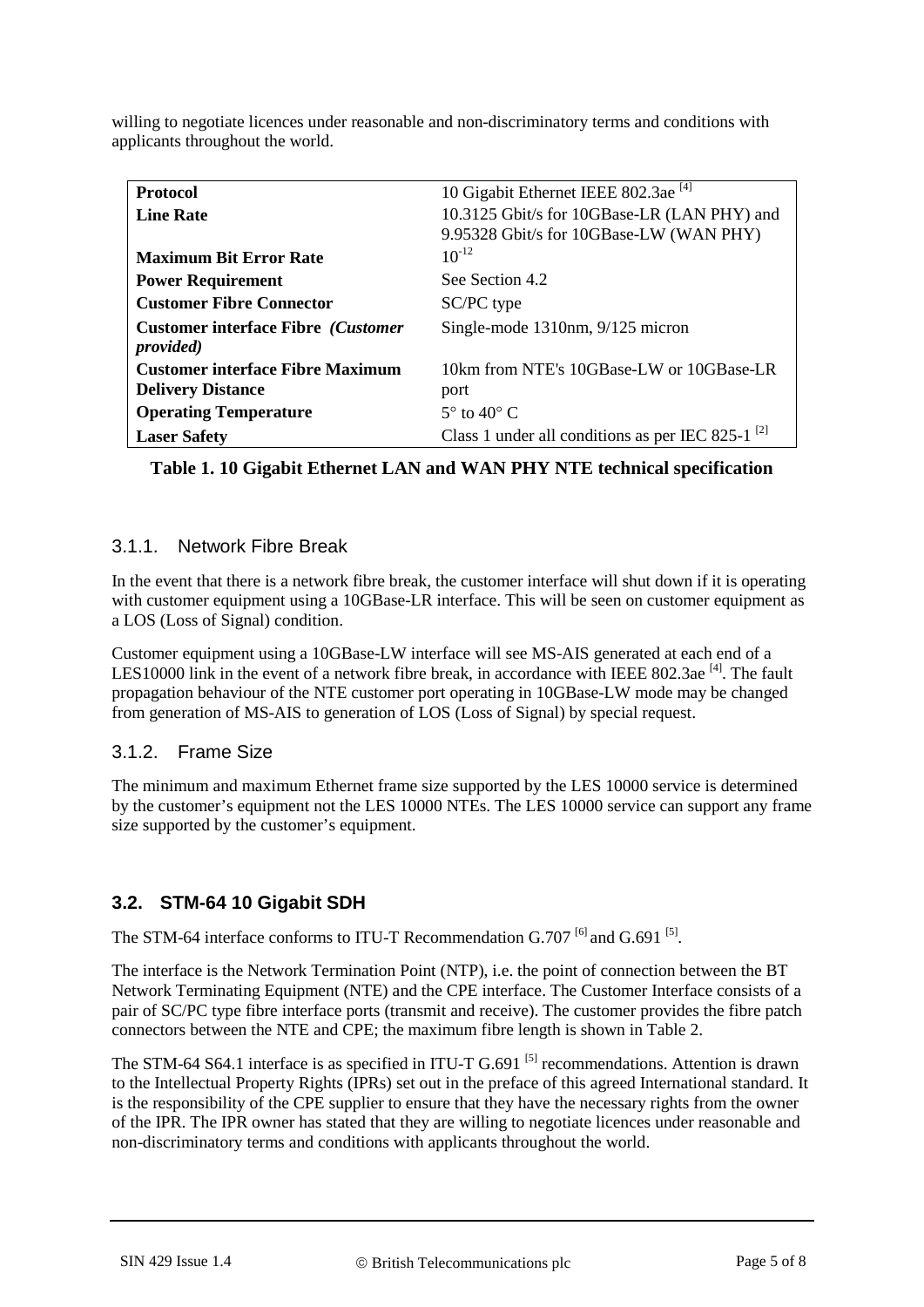| <b>Protocol</b>                                                        | G.707 STM-64 according to ITU-T G.707                  |
|------------------------------------------------------------------------|--------------------------------------------------------|
| <b>Line Rate</b>                                                       | $9.95328$ Ghit/s                                       |
| <b>Maximum Bit Error Rate</b>                                          | $10^{-12}$                                             |
| <b>Power Requirement</b>                                               | See Section 4.2                                        |
| <b>Customer Fibre Connector</b>                                        | SC/PC type                                             |
| <b>Customer interface Fibre</b> ( <i>Customer</i><br><i>provided</i> ) | Single-mode 1310nm, 9/125 micron                       |
| <b>Customer interface Fibre Maximum</b><br><b>Delivery Distance</b>    | 10km from NTE's customer port.                         |
| <b>Operating Temperature</b>                                           | $5^{\circ}$ to 40 $^{\circ}$ C                         |
| <b>Laser Safety</b>                                                    | Class 1 under all conditions as per IEC 825-1 $^{[2]}$ |

**Table 2. STM-64 customer interface NTE technical specification**

#### <span id="page-5-0"></span>3.2.1. Network Fibre Break

Customer equipment using an STM-64 interface will see MS-AIS generated at each end of a LES10000 link in the event of a network fibre break, in accordance with ITU-T G.707  $^{[6]}$  $^{[6]}$  $^{[6]}$ .

The fault propagation behaviour of the NTE customer port operating in STM-64 mode may be changed from generation of MS-AIS to generation of LOS (Loss of Signal) by special request. The generation of the LOS condition is achieved by shutting down the customer port on the LES 10000 **NTE** 

## 3.2.2. Transparency

The LES 10000 service is a physical layer transport with a high level of transparency. Where compatibility issues are encountered that result in the B1 byte being incorrectly reported, a completely transparent option can be enabled on the interface. The only requirement of the interface operating in transparent mode is that the customer signal operates at 9.95328 Gbit/s.

This mode of operation will not generate MS-AIS in the event of a network fibre break (but instead shutdown the customer port). In either transparent or standard mode, the customer signal is transported transparently by the LES 10000 NTE.

# **4. Physical Arrangements**

# **4.1. Physical Location of Connectors**

The User–Network Interface (UNI) is located at the connector on the BT Network Terminating Equipment (NTE) with a connector on the Customer side as described in the relevant part of Section 3 of this document.

# **4.2. NTE Power Supply Requirements**

The NTE is locally powered and will require a local mains 50 Hz AC supply. It will be mounted in accordance with standard BT practices in agreement with the customer.

Where the NTE is powered by a customer provided –50 Volts, the NTE will be supplied with a connection lead that will be presented as wires only. As power supplies can vary slightly in output voltage and characteristics, the NTE will function with customer provided power supplies which are in accordance with the British Telecom Network Requirement, (BTNR) 2511<sup>[\[3\]](#page-6-5)</sup>.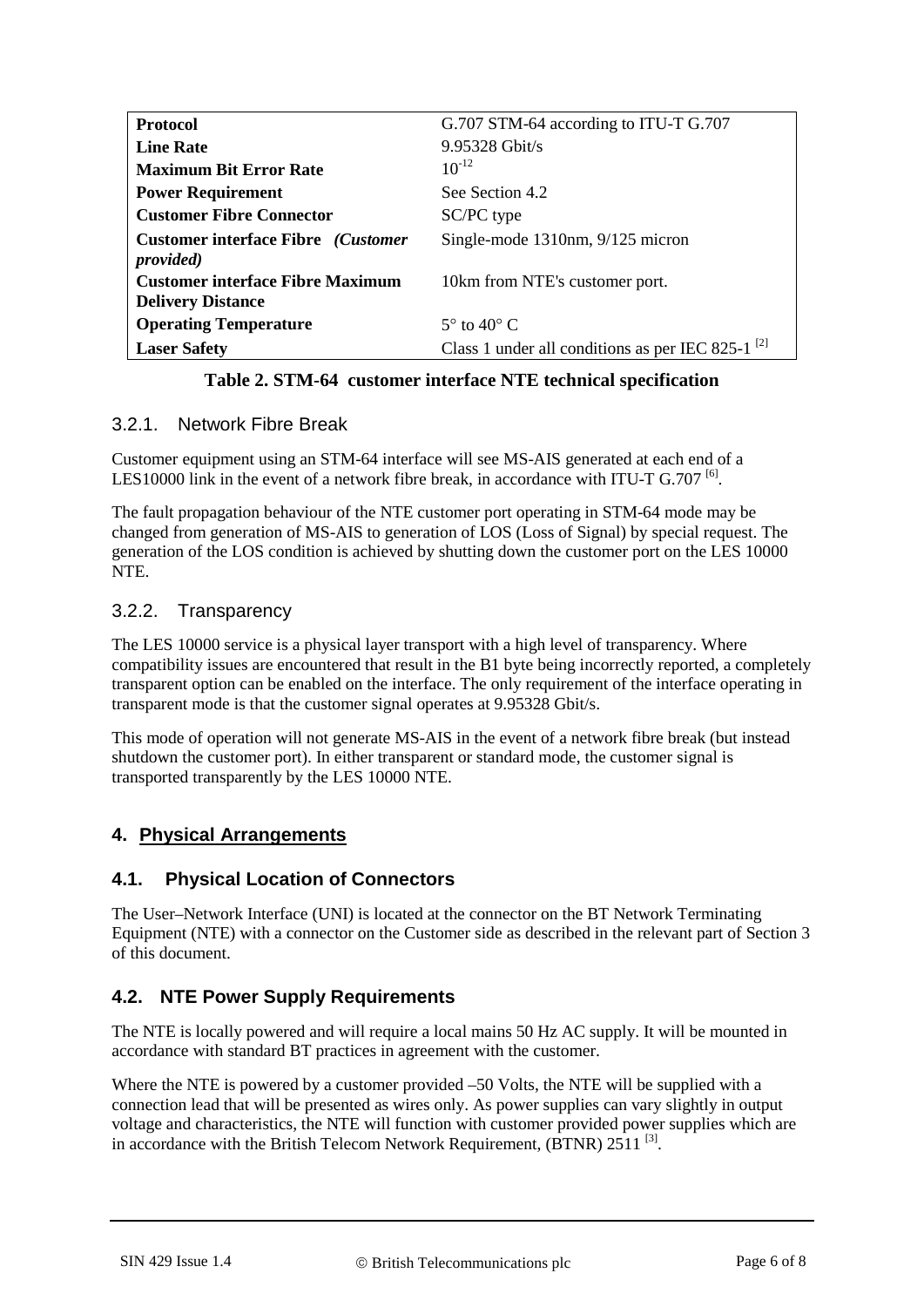# **5. Service Availability and Tariffs**

For further information on service availability and tariffs please contact:

David Midson

BT Global Services

Telephone:- 01205 356390

Alternatively please contact either

- Your companies BT Account Manager.
- For Personal customers, BT Sales 0800 800150 for product and service information, sales and rental enquiries.
- For Business customers, BT Sales 0800 800152 for product and service information, sales and rental enquiries.

Information may also be obtained from the Data Connect Helpdesk, for which contact details are given at <http://www.btplc.com/sinet/>

#### **6. References**

<span id="page-6-5"></span><span id="page-6-4"></span><span id="page-6-3"></span><span id="page-6-0"></span>

| $\lceil 1 \rceil$ | IEEE 802.3, Standards for Local Area Networks: CSMA/CD Access Method                                                              |
|-------------------|-----------------------------------------------------------------------------------------------------------------------------------|
| $[2]$             | IEC 825-1, International Electrotechnical Commission (IEC) Standard – Safety of Laser<br>products Part 1                          |
| $[3]$             | BTNR 2511 - Interface of telecomms equipment with a nominal 48v negative<br>dc power supply                                       |
| $[4]$             | IEEE 802.3ae, IEEE standards for 10 Gigabit Ethernet in the LAN/WAN, 2002                                                         |
| $\lceil 5 \rceil$ | ITU-T Recommendation G.691 Optical interfaces for single channel STM-64, STM-256<br>and other SDH systems with optical interfaces |
| [6]               | ITU-T Recommendation G.707 Network node interface for the synchronous digital<br>hierarchy (SDH)                                  |

<span id="page-6-2"></span><span id="page-6-1"></span>For further information or copies of referenced sources, please see document sources at <http://www.btplc.com/sinet/>